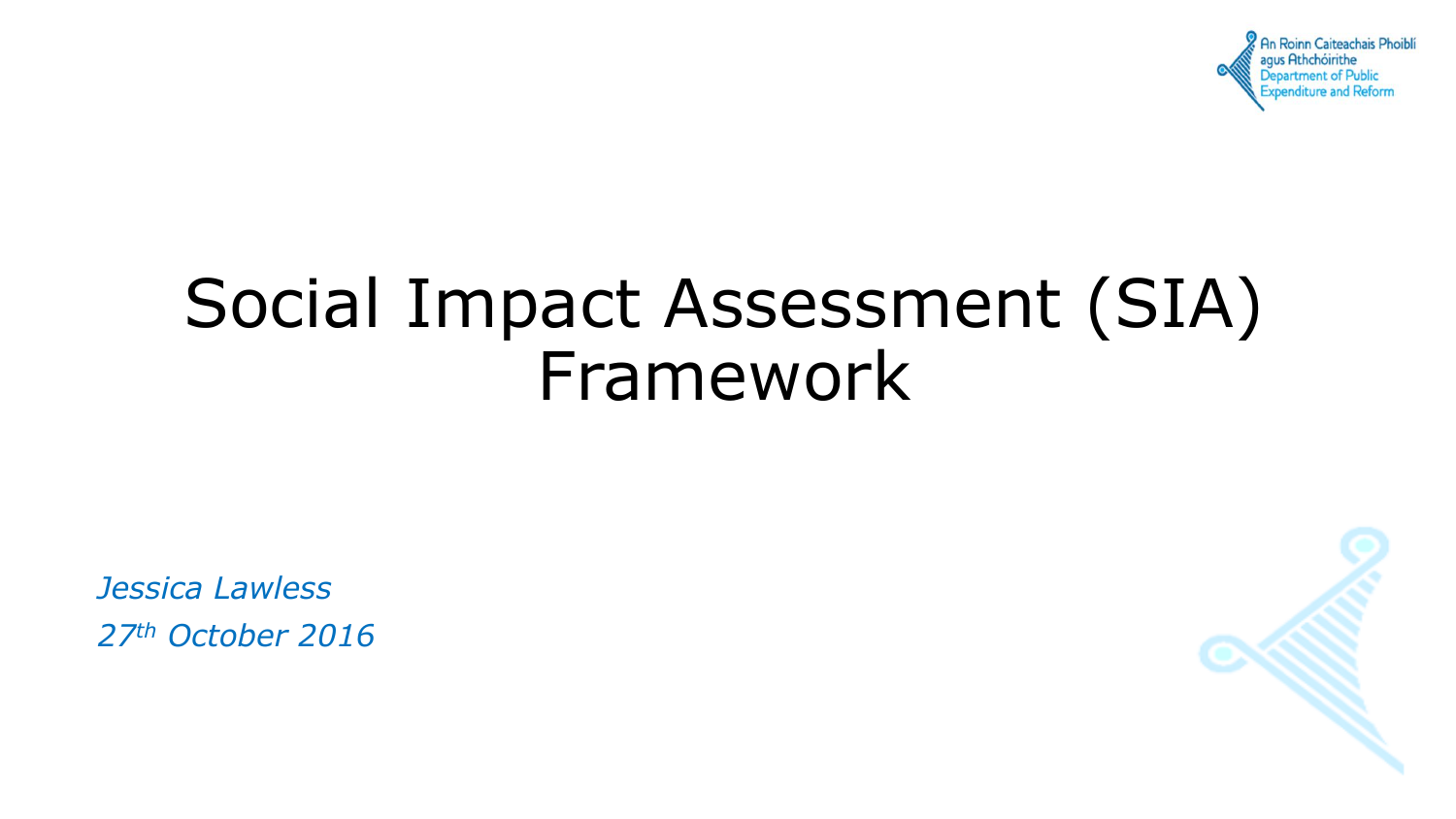

#### Agenda

- Background and Context
- Annual Post-Budget SWITCH Analysis
- UK Approach
- New SIA Framework Proposals
- Next Steps

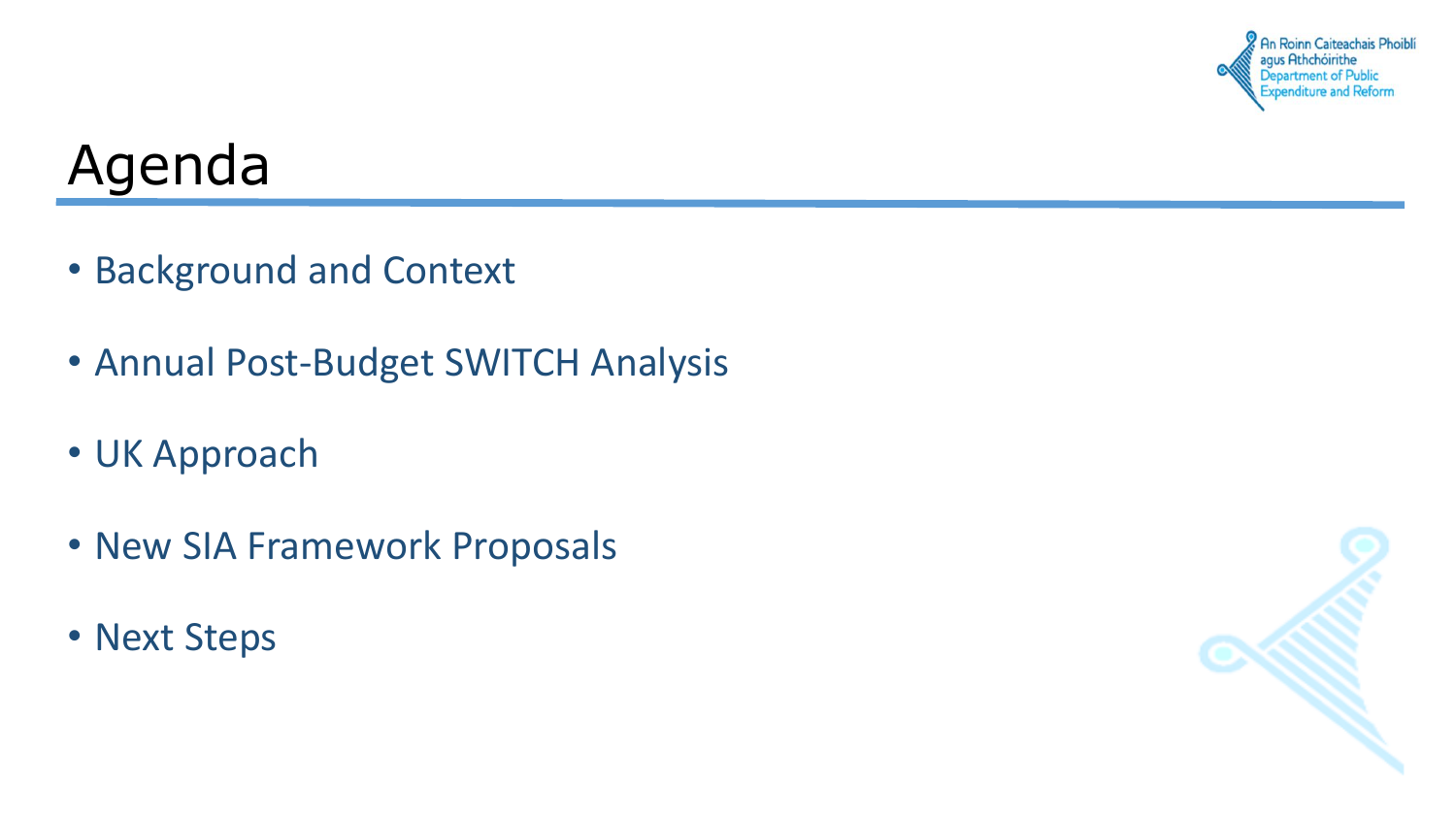

## Background and Context

- Develop framework to examine who benefits/loses from Budget policy decisions
- Current approach:
	- Ex-post budget assessment using SWITCH (micro-simulation model)
	- DSP, DPER, D/Finance and ESRI
	- Focus on direct tax and welfare policies
- A more comprehensive SIA aim of the new framework is to add to existing work in this area by attempting to incorporate the impacts of public expenditure policy on household outcomes
- First step towards progressing the Programme for Government Commitment to develop

"a budget and policy proofing process as a means of advancing equality, reducing poverty and strengthening economic and social rights."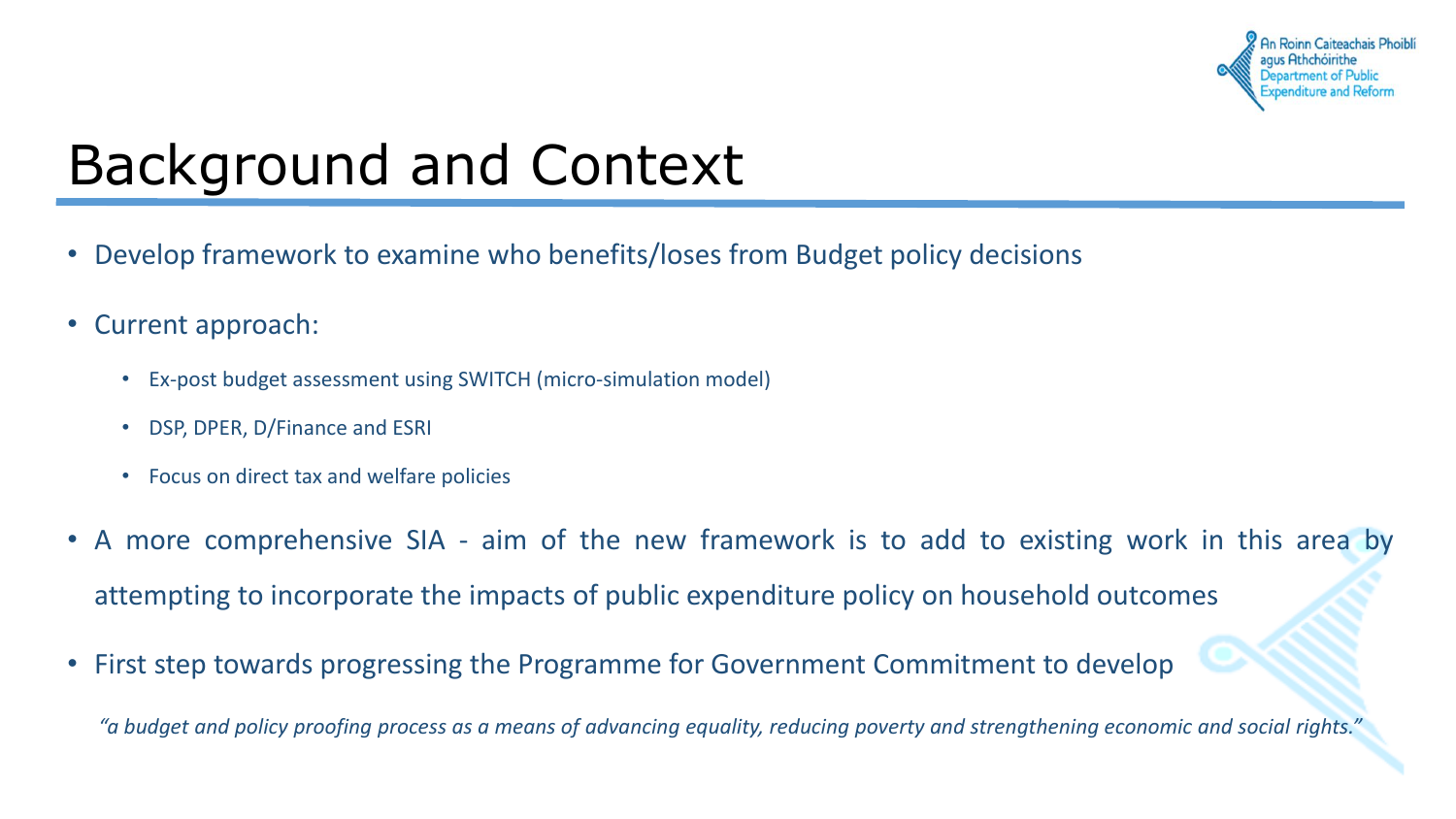### Annual Post Budget SWITCH Analysis

- Each year after Budget, SWITCH analysis conducted by Departments of Finance, Social Protection, PER and externally by the ESRI
- Micro-simulation model used to assess impacts of certain tax and welfare measures across different household types based on a SILC data
- Cannot take account of impacts of indirect taxes and expenditure on public services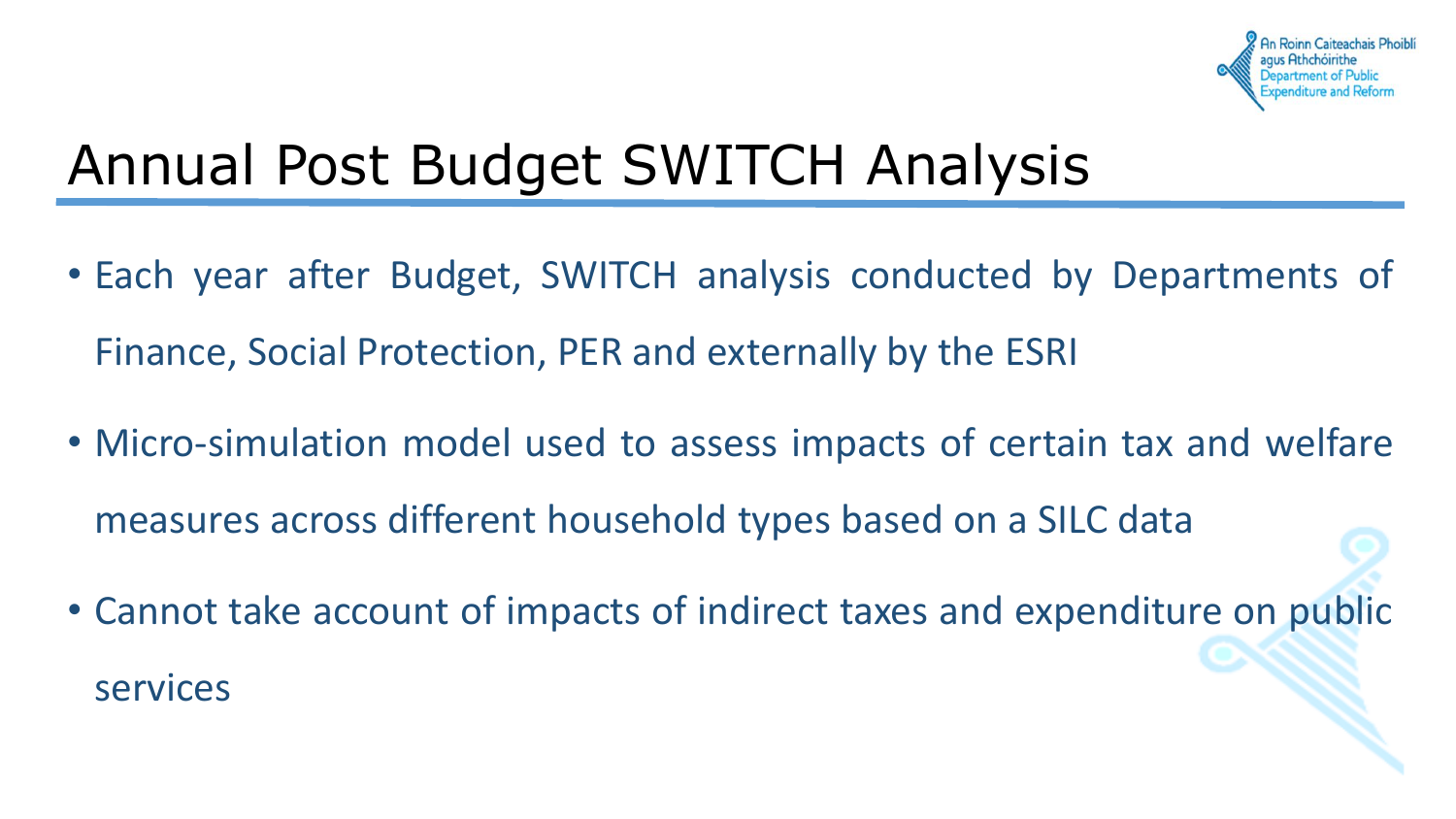

### Incorporating Public Expenditure

#### **UK Approach**

- Estimate the value to households to be equal to the cost of the provision incurred by the State
- Six categories of expenditure for assessment: education, health, housing subsidies, rail and bus travel, school meals
- ESRI paper 2014:
	- Caution when assuming cost of service = value to household. Implies that value is same to all those who use a public service of similar cost. Valuation of certain public services will vary with household characteristics and, in particular, household income.
	- ONS model incomplete as the distributional impacts of much of government activity is not modelled. Just over half of spending on public services could be included (over 80% related to either health or education).
	- However, the approach represents a starting point that is worth considering in order to facilitate a deeper and more complete understanding of the impact of budget policies in Ireland.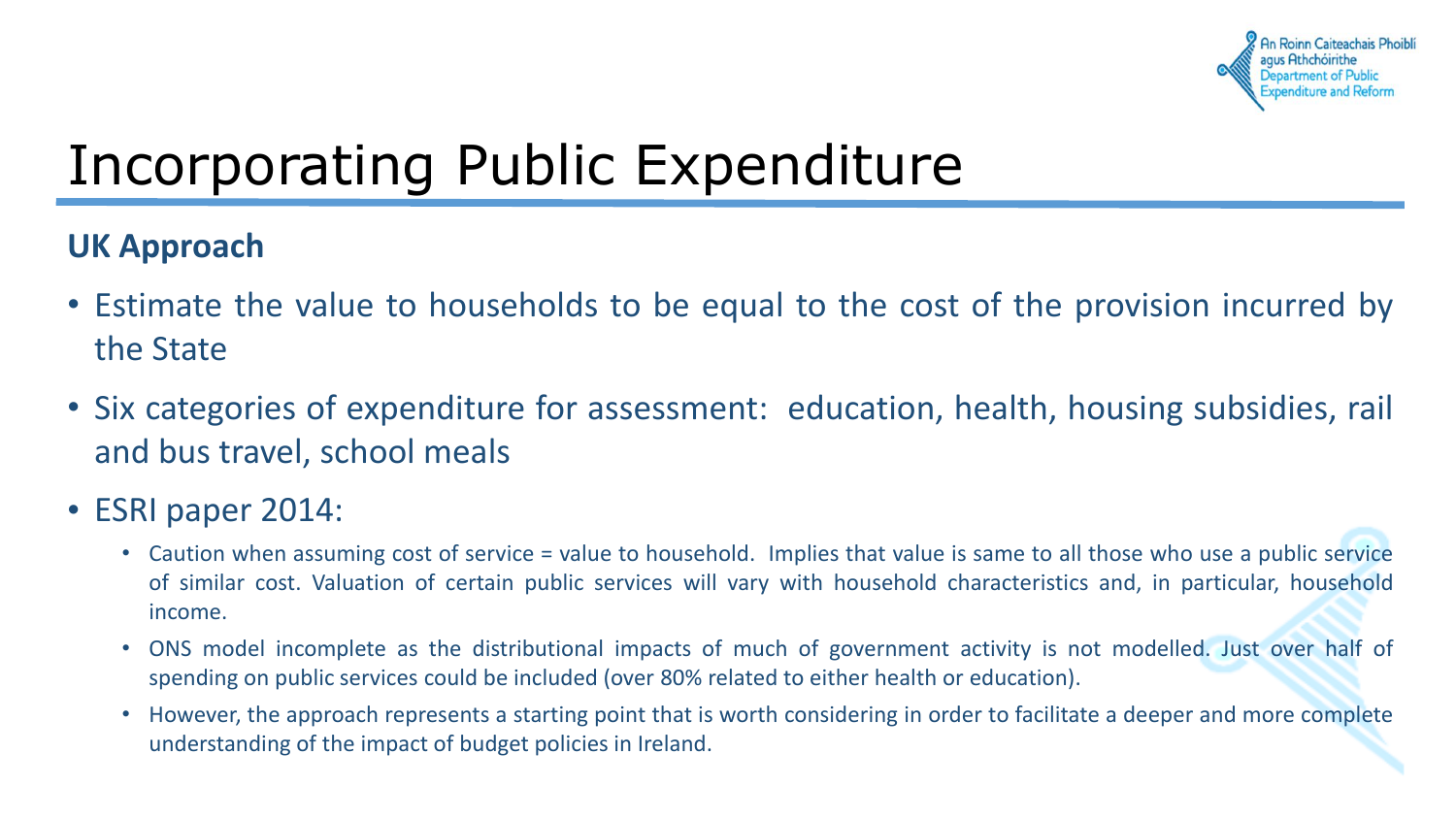

### New SIA Framework Proposal

- Micro-simulation model not appropriate for assessing impacts of all policy measures, specifically, public spending
- New framework should broaden scope of analysis to include indirect taxes and public spending
- Proposal: to establish an IGEES SIA series of papers to supplement the micro-simulation analysis carried out at Budget time each year. These papers will be published throughout the year
- It is recommended that the framework be established under a two strand approach designed to provide a more informative and comprehensive view of who benefits from Budget policies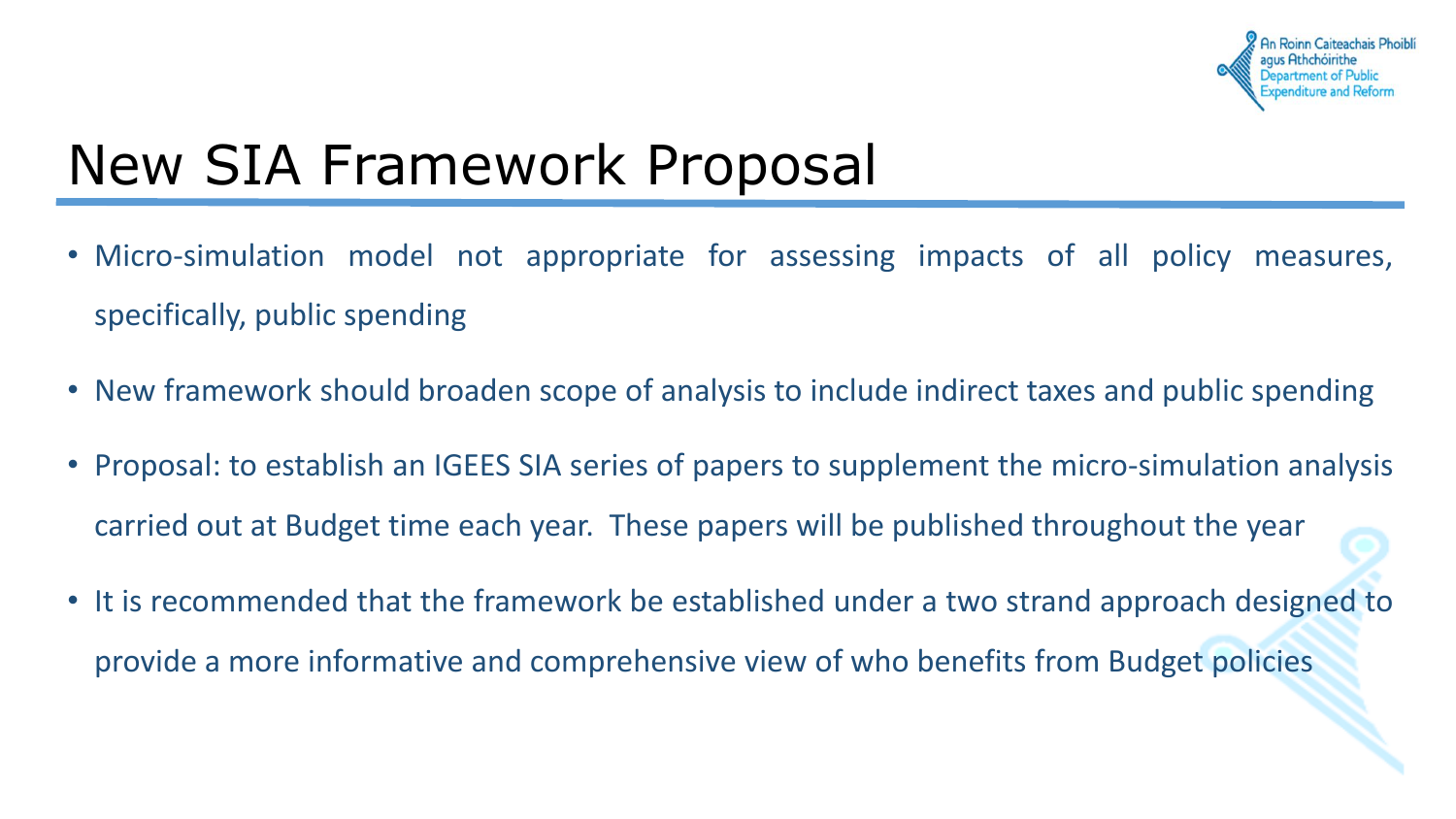

### New SIA Framework Proposal

#### *Strand 1*

• DPER, D/Finance and DSP continue to conduct current SIA exercise on an ex-post basis each year

#### *Strand 2*

- Strand 1 supplemented with series of paper focussing on key public expenditure policy areas
- When a policy area is identified for assessment, a baseline position paper should be prepared to identify:
	- Amount of spend in specific policy area
	- Key drivers of spend
	- Profile of recipients
- Following this, it may be possible to conduct a follow up exercise in the event of a policy change
- This exercise should focus on:
	- Has the policy change resulted in gain/loss to existing recipients and who has gained/lost the most?
	- Has the policy change altered the key drivers of spend in this area?
	- Has the policy change altered the profile of the recipients?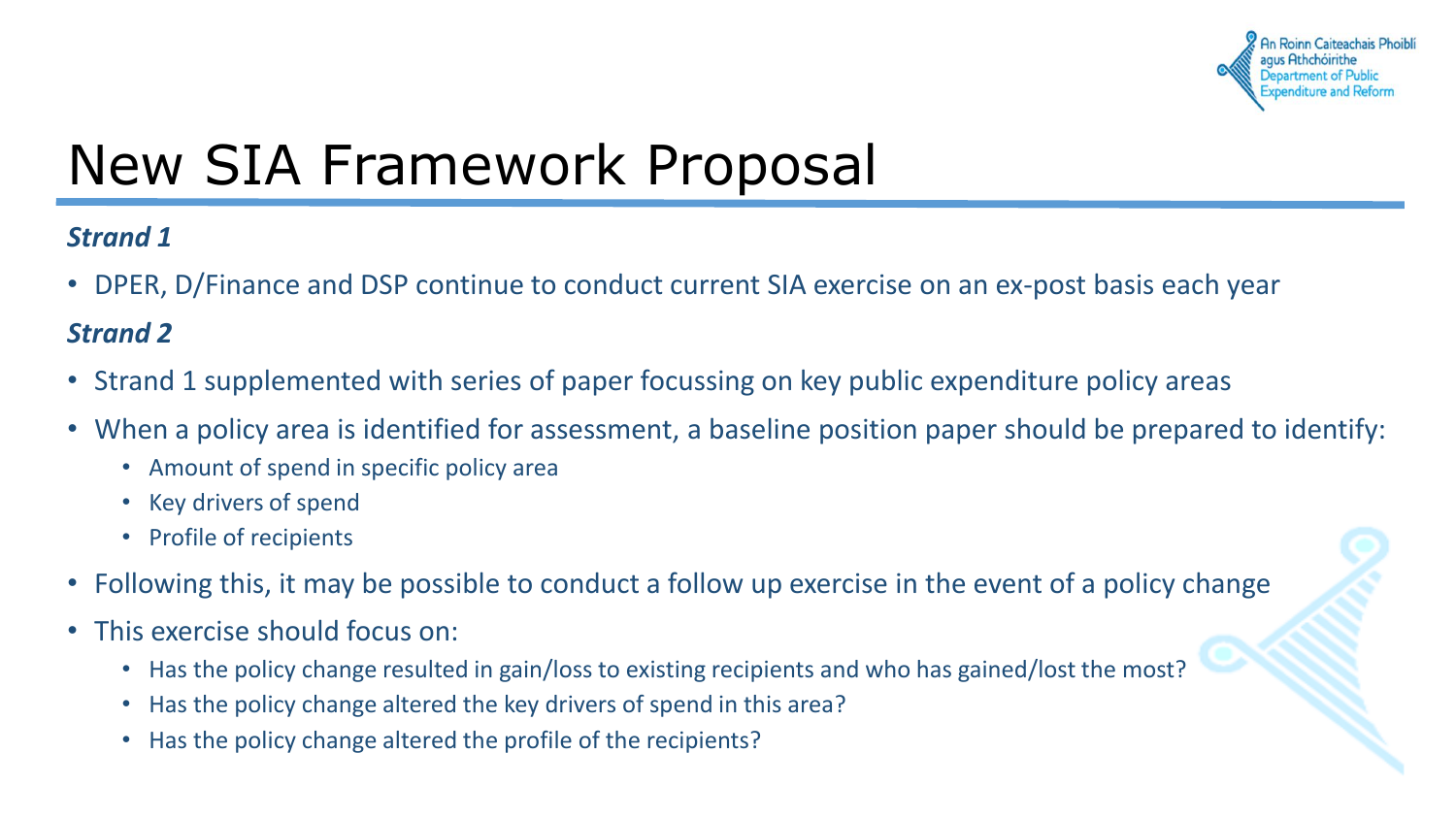

### General Medical Services Scheme

*In 2014, 40% of the population held a Medical Card*

#### **Profile of Medical Card Holders**

- The largest share of cards held by children and the elderly
- Cardholders tend to be more concentrated in rural areas
	- Donegal had the greatest coverage of cards with 50% of the population holding a Medical Card as illustrated in **Figure 1**
- The greatest share of cards held by lower income deciles
	- 2<sup>nd</sup> lowest income decile held the highest proportion at 19%
- Cardholders report poorer health status than persons without a Medical Card
	- Health status is measured by self reported health status and whether individuals suffer from a chronic illness

**Figure 1:** Medical Card Coverage across Ireland, ranging from lowest coverage 0.3 to highest coverage 0.5.

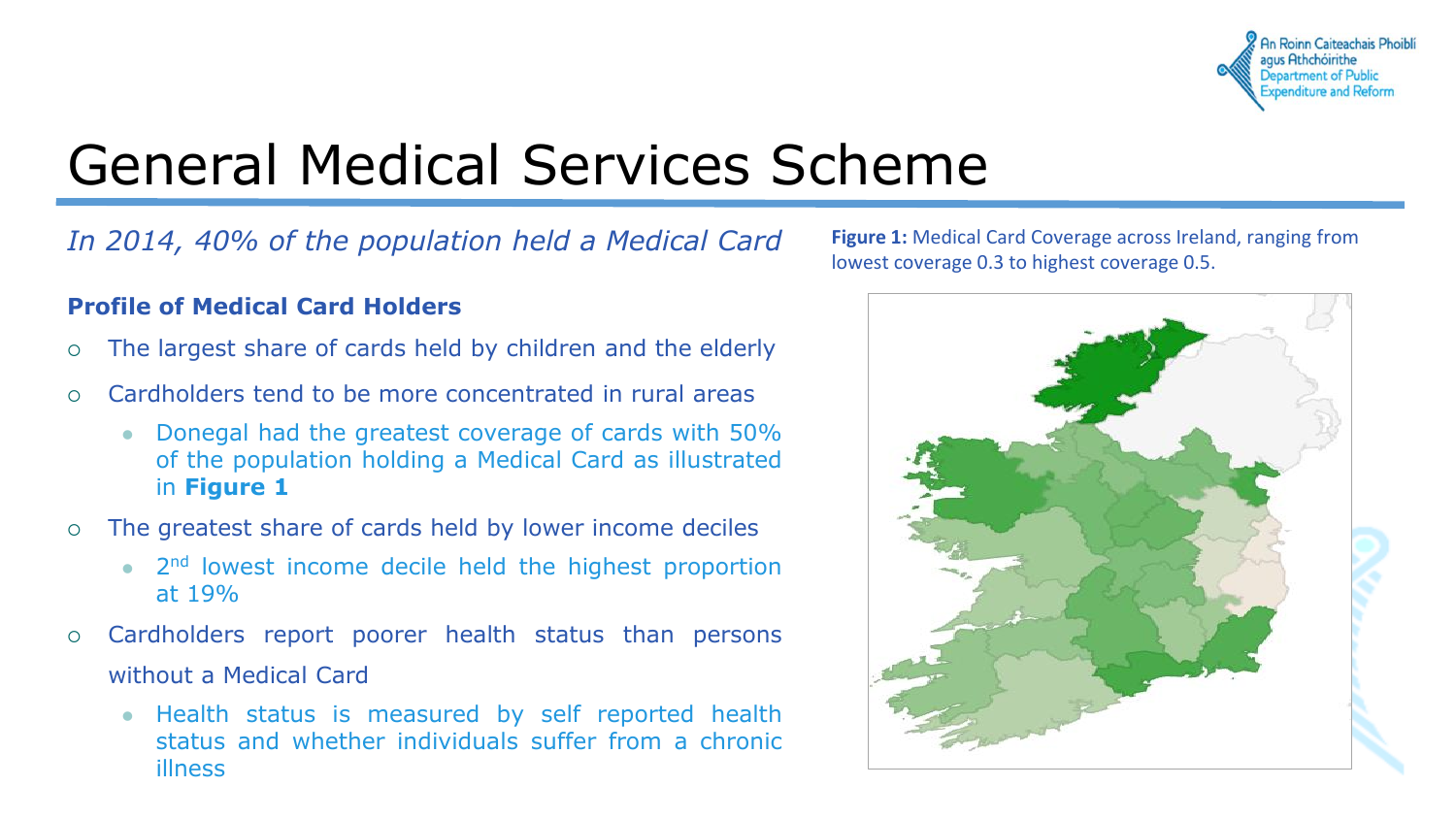

#### Targeted Childcare Schemes

| <b>Profile of Affordable Childcare Recipients</b> |                                                   |
|---------------------------------------------------|---------------------------------------------------|
| <b>Community Childcare Subvention</b>             | <b>Childcare Education &amp; Training</b>         |
| Age: Mean 5, Mode 3, Median 3                     | <b>Support</b>                                    |
| <b>Geographic profile:</b> Low concentration      | Age: Mean 5, Mode 2, Median 4                     |
| in Dublin & Cork with very high                   | <b>Geographic profile:</b> Low concentration<br>п |
| concentration in some areas such as               | in Dublin & Cork with very high                   |
| Monaghan & Longford.                              | concentration in Carlow, Longford &               |
|                                                   | Monaghan.                                         |
| <b>After-School Childcare</b>                     | <b>Community Employment (After-</b>               |
| Age: Mean 7, Mode 7, Median 7                     | school) Childcare                                 |
| <b>Geographic profile:</b> Low concentration      | Age: CEC Mean 3, Mode 3, Median 3                 |
| in Dublin/Cork with very high                     | CEAS Mean 7, Mode 5, Median 7                     |
| concentration in some areas such as               | <b>Geographic profile:</b> Low concentration<br>٠ |
| Monaghan & Longford.                              | in Dublin/Cork with very high                     |
|                                                   | concentration in some areas such as               |
|                                                   | Monaghan & Longford.                              |

Income: Childcare supports are more concentrated in the lower income ranges. o

Gender: Broadly even across all schemes. п